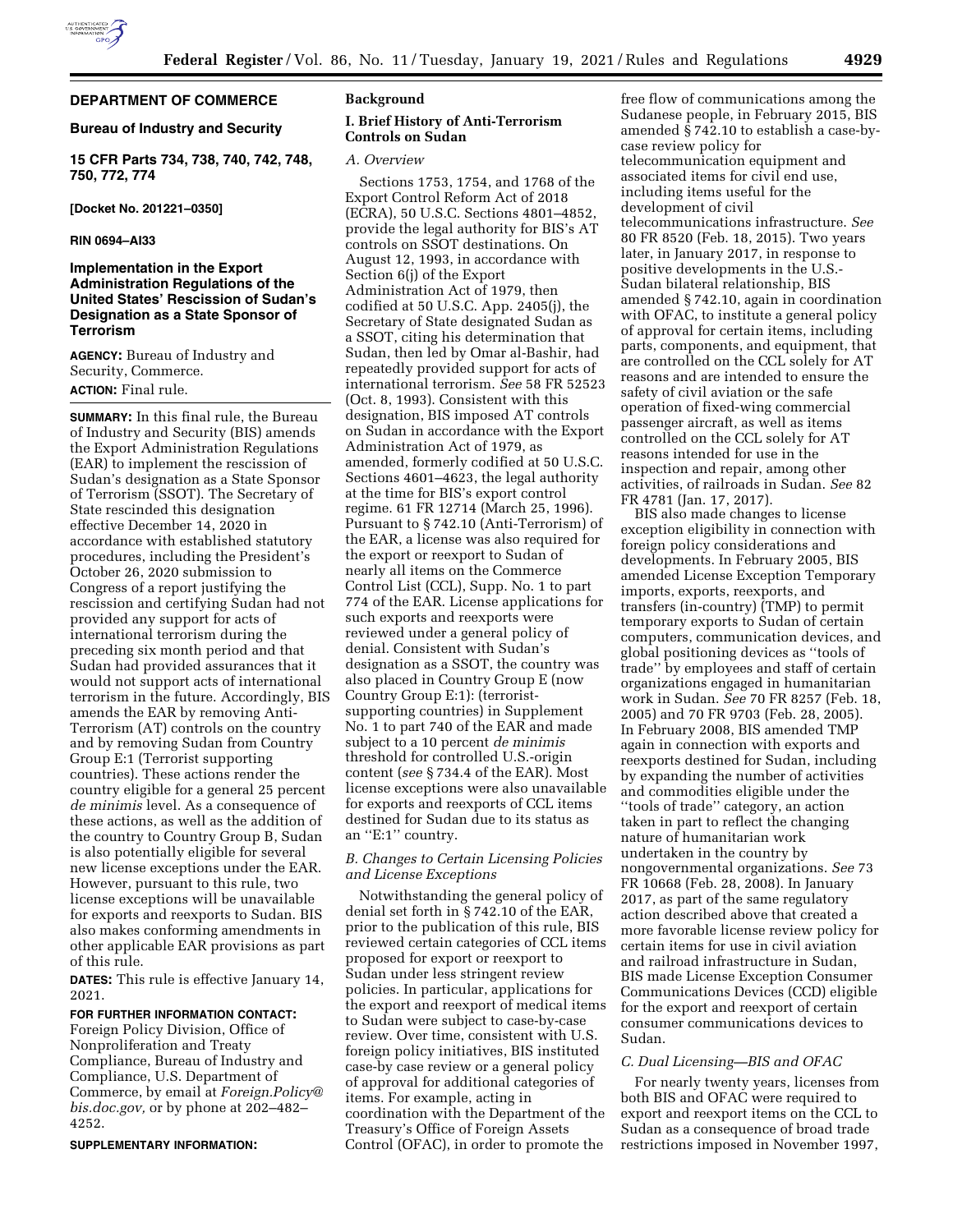including restrictions on U.S. persons' exports of U.S.-origin items to Sudan. Pursuant to Executive Order (E.O.) 13067 of November 3, 1997, the U.S. Government imposed a comprehensive trade embargo in response to the Government of Sudan's policies and activities, including its support for terrorism, efforts to destabilize neighboring governments, and the prevalence of human rights violations. Specifically, this E.O. blocked the property of the Government of Sudan subject to U.S. jurisdiction and imposed restrictions on U.S. persons' activities with respect to Sudan. On July 1, 1998, OFAC published the Sudanese Sanctions Regulations, 31 CFR part 538 (SSR), implementing these restrictions. *See* 63 FR 35809 (July 1, 1998). Notably, as implemented in the SSR, E.O. 13067 required the Department of the Treasury to restrict the export or reexport to Sudan of goods, technology, or services from the U.S. or by a U.S. person, wherever located, or ''requiring the issuance of a license by a Federal agency.'' *See* Section 2(b) of E.O. 13067 and 31 CFR 538.205 (2017). This language provided the basis for a dual licensing regime pursuant to which the export and reexport of CCL items to Sudan required authorization by both BIS and OFAC.

On October 13, 2006, President George W. Bush issued E.O. 13412 following the enactment of the Darfur Peace and Accountability Act of 2006, a response to continuing atrocities in Sudan's Darfur Region. This E.O. exempted certain regions in Sudan from several prohibitions established pursuant to E.O. 13067, including those applicable to exports, thereby effectively narrowing the scope of exports and reexports of CCL items subject to dual licensing.

#### *D. Termination of the Embargo*

In recognition of positive actions sustained by the Government of Sudan in several areas, including enhanced cooperation with the U.S. on counterterrorism efforts, effective October 12, 2017, President Donald J. Trump revoked Sections 1 and 2 of E.O. 13067, along with E.O. 13412 in its entirety, pursuant to E.O. 13761 of January 13, 2017, as amended by E.O. 13804 of July 11, 2017. Consequently, as of October 12, 2017, U.S. persons were no longer prohibited from engaging in transactions with respect to Sudan, including exports and reexports of items destined for Sudan, or with the Government of Sudan, that had been prohibited by the SSR. These actions generally established BIS as the sole licensing agency for exports and

reexports of items subject to the EAR to Sudan. To reflect the revocation of these authorities, OFAC removed the SSR from the Code of Federal Regulations on June 29, 2018. OFAC only retained jurisdiction over certain exports and reexports of agricultural commodities, medicine, and medical devices destined for Sudan pursuant to the Trade Sanctions Reform and Export Enhancement Act of 2000, 22 U.S.C. Section 7201 *et seq.,* and authorized the export and reexport of such items through a general license incorporated into Section 596.506 of the Terrorism List Governments Sanctions Regulations, 31 CFR part 596.

### **II. Rescission-Related Developments**

Once a country is designated a State Sponsor of Terrorism, the designation remains in effect until it is rescinded in accordance with applicable law. On October 26, 2020, the President submitted to Congress the statutorilyrequired report justifying the rescission, and certifying that Sudan had not provided any support for acts of international terrorism during the preceding six month period and that Sudan had provided assurances that it would not support acts of international terrorism in the future. Effective December 14, 2020, the Secretary of State rescinded Sudan's designation as a SSOT, in accordance with Sections 1754(c) and 1768(c) of the National Defense Authorization Act for Fiscal Year 2019 (50 U.S.C. 4813(c) and 4826(c)), and in satisfaction of the provisions of Section 620A(c) of the Foreign Assistance Act of 1961 (22. U.S.C. 2371(c)), Section 40(f) of the Arms Export Control Act of 1976 (22 U.S.C. 2708(f)), and, to the extent applicable, section 6(j) of the Export Administration Act of 1979 (50 U.S.C. App. 2405(j)), as continued in effect by Executive Order 13222 of August 17, 2001. BIS is publishing this rule amending the EAR to implement the rescission.

On October 23, 2020, the date that President Trump notified Congress of his intention to rescind the SSOT designation, the White House heralded the development as marking the advancement of the United States' bilateral relationship with Sudan and the ongoing efforts of the civilian-led Sudanese transitional government toward democracy and the achievement of regional peace. *See* October 23, 2020 Statement of the Press Secretary on Sudan, available at *[https://](https://www.whitehouse.gov/briefings-statements/statement-press-secretary-sudan/) [www.whitehouse.gov/briefings](https://www.whitehouse.gov/briefings-statements/statement-press-secretary-sudan/)[statements/statement-press-secretary](https://www.whitehouse.gov/briefings-statements/statement-press-secretary-sudan/)[sudan/.](https://www.whitehouse.gov/briefings-statements/statement-press-secretary-sudan/)* As noted by Secretary of State Michael R. Pompeo, President's Trump

decision ''reflect[ed] the . . . transitional government's sustained efforts to make sure there is no support for acts of international terrorism.'' *See*  November 2, 2020 State Department Press Statement, ''Sudan Making Progress,'' available at *[https://](https://www.state.gov/sudan-making-progress/) [www.state.gov/sudan-making-progress/.](https://www.state.gov/sudan-making-progress/)* 

#### **III. Specific Amendments in This Rule**

#### *A. Overview*

Consistent with the Secretary of State's rescission of Sudan's designation as a SSOT, effective December 14, 2020, this rule removes AT controls on the country and makes conforming changes to various EAR provisions. First, this rule removes Sudan from Country Group E:1 in Supplement No. 1 to part 740, the Country Group placement for terrorist supporting countries. This action raises the *de minimis* level from 10 percent to 25 percent for most foreign-origin items located abroad that are destined for Sudan. These changes make Sudan potentially eligible for new license exceptions under the EAR. Second, this rule removes EAR § 742.10 (Anti-Terrorism: Sudan) in its entirety. Additionally, it adds Sudan to Country Group B in Supplement No. 1 to part 740. As a general matter, countries in Country Group B are eligible for a greater number of license exceptions, and they are subject to relatively less stringent license review policies. However, pursuant to this rule, two license exceptions, License Exception Shipments to Country Group B countries (GBS) (§ 740.4) and License Exception Technology and software under restriction (TSR) (§ 740.6), will be unavailable for exports and reexports to Sudan. Moreover, Sudan's continued placement in Country Group D:5 (U.S. Arms Embargoed Countries) impacts the availability of certain license exceptions in connection with items controlled under certain Export Control Classification Numbers (ECCNs). Finally, this rule makes conforming amendments to parts 734, 738, 748, 750, 772 and 774 of the EAR, and additional amendments to parts 740 and 742, consistent with the removal of AT controls, the country's removal from Country Group E:1, and addition to Country Group B. Other previouslyexisting license requirements remain intact.

Conforming changes include the removal of all references to Sudan from Supplement No. 2 to part 742, which specifies contract sanctity dates and related licensing review policies for certain items destined for countries subject to AT controls. This rule also amends License Exceptions GBS and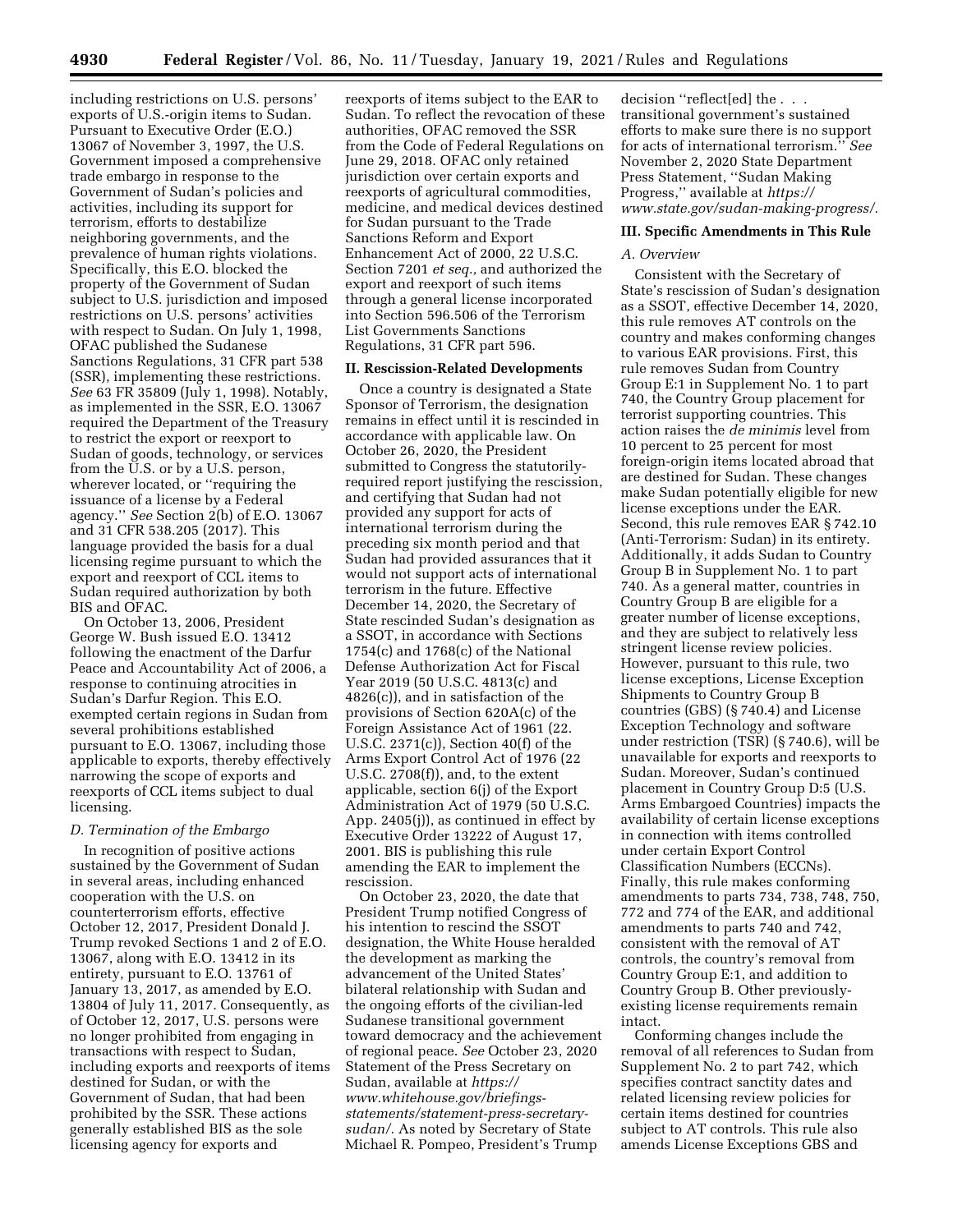TSR set forth in part 740 (License Exceptions) to state that they are not available for Sudan. Additionally, it amends part 740 to remove references to Sudan from three license exceptions. As detailed below, these license exceptions had authorized exports and reexports of certain CCL items to Sudan notwithstanding the imposition of AT controls and the country's related placement in Country Group E:1.

#### *B. Highlights of Key Changes*

1. Changes to the Applicable De Minimis Level for Controlled U.S.- Origin Content

The EAR apply to foreign-made items located outside the United States that contain more than a *de minimis* amount of controlled U.S.-origin content by value. For most items, the *de minimis*  level is 10 percent if the destination of the foreign-made item is in Country Group E:1 and 25 percent if the destination is in any other Country Group. The removal of Sudan from Country Group E:1 raises the *de minimis*  level to 25 percent for most items destined for Sudan. Additionally, this 25 percent *de minimis* level will apply to certain foreign-made encryption items destined for Sudan that meet the criteria specified in § 734.4(b)(1) of the EAR. Foreign-made items destined for Sudan that incorporate U.S.-origin 9x515 or ''600 series'' paragraphs a. through .x content will continue to be subject to the EAR regardless of the level of U.S.-origin content, *i.e.,* there is no *de minimis* level for such items when they are destined for Sudan.

2. Applicable Controls and Related Licensing Policies

Sudan will be subject to licensing requirements that apply to the export and reexport of items on the multilateral export control regime lists (the Wassenaar Arrangement, the Nuclear Suppliers Group, the Australia Group and the Missile Technology Control Regime) and sensitive items controlled unilaterally for Crime Control (CC) or Regional Stability (RS) reasons. These license requirements are set forth in part 742 of the EAR and are reflected in the relevant columns of the Country Chart in Supplement No. 1 to part 738 of the EAR. (*See* ''Xs'' reflecting the applicability of various multilateral and unilateral controls on Sudan.) Other categories of items that are controlled for reasons not included on the Country Chart *(e.g.,* encryption (EI) and Chemical Weapons (CW)) will also require a license for export or reexport to Sudan. End User and End-Use-based controls set forth in part 744 of the EAR

will also continue to apply. BIS will review license applications for exports or reexports to Sudan on a case-by-case basis pursuant to applicable licensing policies set forth in parts 742 and 744, or elsewhere in the EAR. Exporters should also be aware that the United States continues to maintain an arms embargo on Sudan, as implemented in Country Group D:5, which also implements the United Nations arms embargo, imposed in 2004, that applies to certain items controlled for United Nations (UN) reasons that are destined for the Darfur region in Sudan, as implemented in § 746.1 of the EAR.

### 3. Changes to License Exceptions

Consistent with the removal of AT controls on Sudan (and the related removal of the country from Country Group E:1), BIS is amending four license exceptions that make specific reference to Sudan or to Sudanese nationals. Through revising three of these license exceptions to reflect policy changes that occurred following Sudan's designation as a SSOT, BIS had authorized certain categories of transactions that were destined for Sudan notwithstanding the imposition of AT controls and the country's related placement in Country Group E:1. BIS also removes restrictions on releases to Sudanese nationals of technology and source code pertaining to computers from a fourth license exception.

#### License Exception Computers (APP)

Sudan is removed from § 740.7, paragraph (b)(2)(ii), which restricts technology and source code from release to nationals of Country Groups E:1 and E:2. The country is added to paragraph (d)(1) (Computer Tier 3 destinations), which will permit the release of technology and source code to Sudanese nationals up to the prescribed limit.

## License Exception Temporary Imports, Exports, Reexports, and Transfers (In-Country) (TMP)

Paragraph (a)(2) of § 740.9, which referred to tools of the trade (as identified in § 740.19(b)) as exempted from paragraph (a)(1) restrictions on Country Group E:1 when destined for Sudan, is no longer applicable and is deleted.

### License Exception Additional Permissive Reexports (APR)

Paragraph (i) of § 740.16, which authorized certain exports and reexports of Anti-Terrorism controlled items to Sudan, is no longer applicable and is deleted.

## License Exception Consumer Communications Devices (CCD)

Section 740.19 (Consumer Communications Devices) no longer requires any reference to Sudan, as the eligible commodities and software specified therein may now be exported and reexported (barring end-use or enduser restrictions) to Sudan, including to the Sudanese Government. In light of the U.S. Government's ''unblocking'' of the Government of Sudan effective October 2017, the license exception's reference to restrictions on the Government of Sudan is inapplicable. This rule consequently removes the reference to Sudan in paragraph (a), and in the introductory text to paragraph (b), which identified Sudan as an eligible destination for this license exception. It also removes paragraph (c)(iii), which identified the Government of Sudan as an ineligible end-user for the license exception. Additionally, this rule removes altogether paragraph (b)(18), which permitted the export and reexport of items controlled under Export Control Classification Number 7A994 to Sudan only.

### 4. Availability of Other License Exceptions

As an E:1 country, Sudan was eligible for only a limited number of license exceptions. Many license exceptions contain restrictions that apply to countries in Country Group E:1 or to nationals of such countries. As a consequence of Sudan's removal from Country Group E:1, Sudan and/or Sudanese nationals are newly eligible for several license exceptions. No changes are required to the text of these license exceptions, as they do not refer specifically to Sudan or to Sudanese nationals. Additionally, as noted above, Sudan's addition to Country Group B by this rule makes the country potentially available for a broader range of license exceptions. However, BIS has determined that exports and reexports to Sudan are not eligible for License Exceptions GBS and TSR. This rule makes conforming changes in part 740 consistent with that policy. Specifically, amendments in §§ 740.4 and 740.6 clearly set forth that License Exceptions GBS and TSR, respectively, are unavailable for Sudan. As with all license exceptions, a specific transaction must meet all enumerated criteria, and persons should ensure that the restrictions set forth in § 740.2 (Restrictions on all license exceptions) do not apply. In particular, persons should be aware of limitations on the availability of license exceptions for exports and reexports to Sudan of items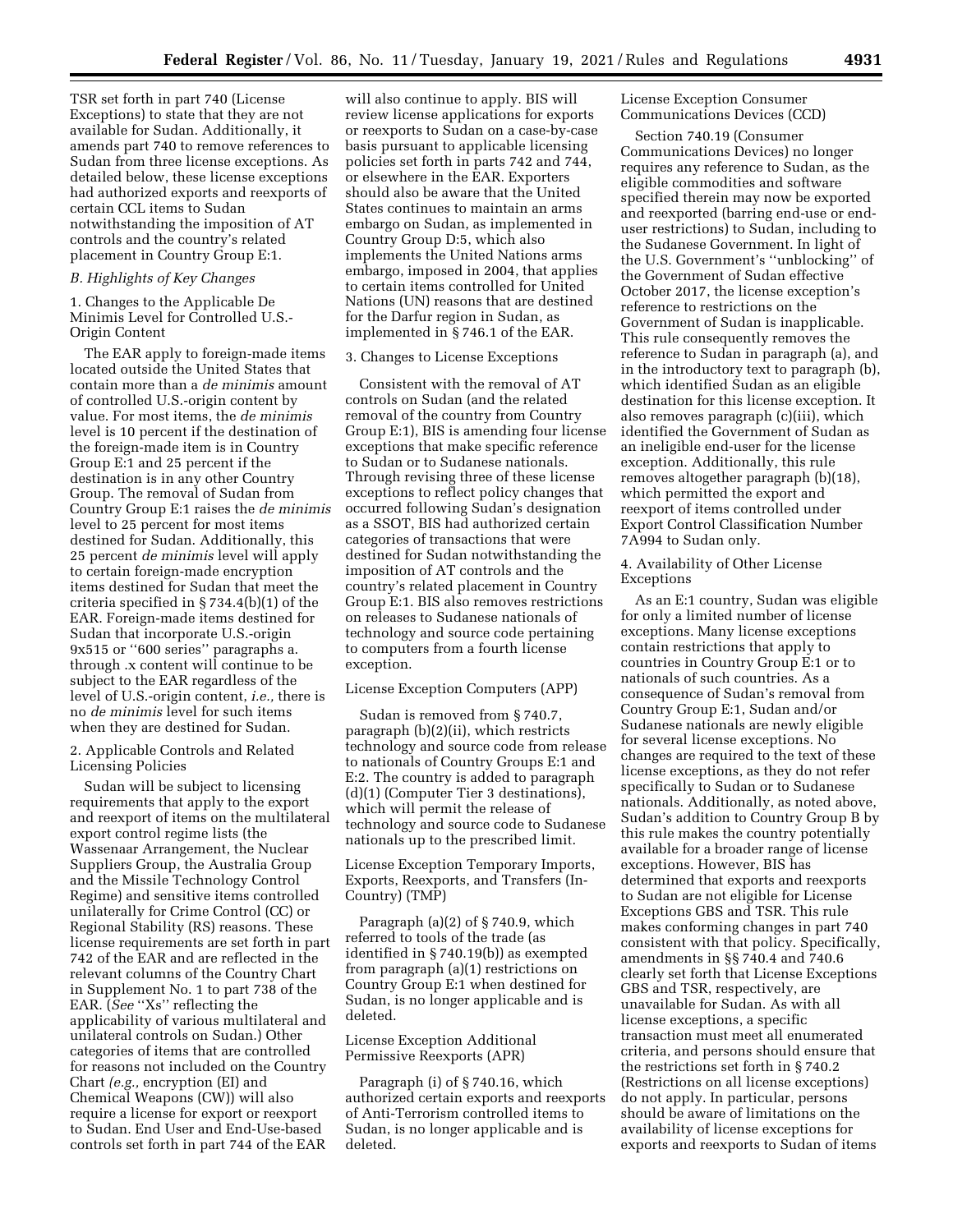in a 9x515 or ''600 series'' ECCN as set forth in paragraphs (a)(12) and (13) of § 740.2 that stem from Sudan's placement in Country Group D:5.

5. Other U.S. Government Regulatory Obligations

The amendments to the EAR made in this final rule do not apply to regulatory requirements administered by other U.S. Government agencies, such as OFAC and the Department of State's Directorate of Defense Trade Controls. In particular, U.S. persons should be aware of restrictions that may apply to transactions involving the Darfur region of Sudan. On October 30, 2020, President Trump continued in effect the national emergency initially declared with respect to the Government of Sudan in E.O. 13067, as expanded by subsequent E.O.s, including E.O. 13400 of April 26, 2006, due to violence in Sudan's Darfur region. *See* Presidential Notice, 85 FR 69463 (Nov. 2, 2020). OFAC administers sanctions on individuals and entities in connection with the conflict in Darfur based on this national emergency. *See* Darfur Sanctions Regulations, 31 CFR part 546. OFAC may also designate Sudanese persons under authorities apart from E.O. 13067 and E.O. 13400 and add such persons to the list of Specially Designated Nationals and Blocked Persons (SDN List), available at *[https://](https://www.treasury.gov/ofac) [www.treasury.gov/ofac](https://www.treasury.gov/ofac)*. Additional information regarding OFAC's sanctions programs may be located at *[https://](https://www.treasury.gov/ofac) [www.treasury.gov/ofac.](https://www.treasury.gov/ofac)* 

#### **Export Control Reform Act of 2018**

On August 13, 2018, the President signed into law the John S. McCain National Defense Authorization Act for Fiscal Year 2019, which included the Export Control Reform Act of 2018 (ECRA), 50 U.S.C. Sections 4801–4852. ECRA provides the legal basis for BIS's principal authorities and serves as the authority under which BIS issues this rule.

### **Rulemaking Requirements**

1. Executive Orders 13563 and 12866 direct agencies to assess all costs and benefits of available regulatory alternatives and, if regulation is necessary, to select regulatory approaches that maximize net benefits (including potential economic, environmental, public health and safety effects, distribute impacts, and equity). Executive Order 13563 emphasizes the importance of quantifying both costs and benefits, of reducing costs, of harmonizing rules, and of promoting flexibility. This final rule has been designated a ''significant regulatory

action'' under section 3(f) of Executive Order 12866.

2. This final rule is not subject to the requirements of E.O. 13771 (82 FR 9339 (February 3, 2017)) because it is issued with respect to a national security function of the United States. In particular, this rule implements an important U.S. foreign policy change, the rescission of Sudan's designation as a State Sponsor of Terrorism, that is closely linked with U.S. national security and regional security objectives. The amendments to the EAR made by this rule are consistent with the rescission and therefore serve U.S. foreign policy and national security interests.

3. This rule does not contain policies with Federalism implications as that term is defined under Executive Order 13132.

4. Pursuant to section 1762 of the Export Control Reform Act of 2018 (50 U.S.C. 4821), this action is exempt from the Administrative Procedure Act (5 U.S.C. 553) requirements for notice of proposed rulemaking, opportunity for public participation, and delay in effective date.

5. Because a notice of proposed rulemaking and an opportunity for public comment are not required to be given for this rule by 5 U.S.C. 553, or by any other law, the analytical requirements of the Regulatory Flexibility Act, 5 U.S.C. 601, *et seq.,* are not applicable. Accordingly, no regulatory flexibility analysis is required and none has been prepared.

6. Notwithstanding any other provision of law, no person may be required to respond to or be subject to a penalty for failure to comply with a collection of information, subject to the requirements of the Paperwork Reduction Act of 1995 (44 U.S.C. 3501 *et seq.*) (PRA), unless that collection of information displays a currently valid Office of Management and Budget (OMB) Control Number. This regulation involves a collection currently approved by OMB under control number 0694– 0088, Simplified Network Application Processing System. The collection includes, among other things, license applications, and carries a burden estimate of 42.5 minutes for a manual or electronic submission for a total burden estimate of 31,878 hours. BIS expects the burden hour estimates associated with this collection to decrease slightly, as the removal of Anti-terrorism controls on Sudan should result in the submission of fewer license applications. Any comments regarding the collection of information associated with this rule, including suggestions for reducing the burden, should be sent

within 30 days of publication of this notice to *[http://www.reginfo.gov/public/](http://www.reginfo.gov/public/do/PRAMain)  [do/PRAMain.](http://www.reginfo.gov/public/do/PRAMain)* Find this particular information collection by selecting ''Currently under 30-day Review—Open for Public Comments'' or by using the search function.

#### **List of Subjects**

### *15 CFR Part 734*

Administrative practice and procedure, Exports, Inventions and patents, Research, Science and technology.

## *15 CFR Parts 738 and 772*

#### Exports.

#### *15 CFR Parts 740, 748 and 750*

Administrative practice and procedure, Exports, Reporting and recordkeeping requirements.

#### *15 CFR Part 742*

Exports, Terrorism.

### *15 CFR 746*

Exports, Reporting and recordkeeping requirements.

### *15 CFR Parts 774*

Exports, Reporting and recordkeeping requirements, Terrorism.

Accordingly, parts 734, 738, 740, 742, 748, 750, 772, 774 of the Export Administration Regulations (15 CFR parts 730 through 774) are amended as follows:

## **PART 734—SCOPE OF THE EXPORT ADMINISTRATION REGULATIONS**

■ 1. The authority citation for part 734 continues to read as follows:

**Authority:** 50 U.S.C. 4801–4852; 50 U.S.C. 4601 *et seq.;* 50 U.S.C. 1701 *et seq.;* E.O. 12938, 59 FR 59099, 3 CFR, 1994 Comp., p. 950; E.O. 13020, 61 FR 54079, 3 CFR, 1996 Comp., p. 219; E.O. 13026, 61 FR 58767, 3 CFR, 1996 Comp., p. 228; E.O. 13222, 66 FR 44025, 3 CFR, 2001 Comp., p. 783; E.O. 13637, 78 FR 16129, 3 CFR, 2014 Comp., p. 223; Notice of November 12, 2019, 84 FR 61817, 3 CFR, 2019 Comp., p. 479.

#### **§ 734.4 [Amended]**

■ 2. Amend § 734.4 by removing ''Sudan,'' from paragraph (a)(1).

### **PART 738—COMMERCE CONTROL LIST OVERVIEW AND THE COUNTRY CHART**

■ 3. The authority citation for part 738 continues to read as follows:

**Authority:** 50 U.S.C. 4801–4852; 50 U.S.C. 4601 *et seq.;* 50 U.S.C. 1701 *et seq.;* 10 U.S.C. 8720; 10 U.S.C. 8730(e); 22 U.S.C. 287c; 22 U.S.C. 2151 note; 22 U.S.C. 3201 *et seq.;* 22 U.S.C. 6004; 42 U.S.C. 2139a; 15 U.S.C. 1824;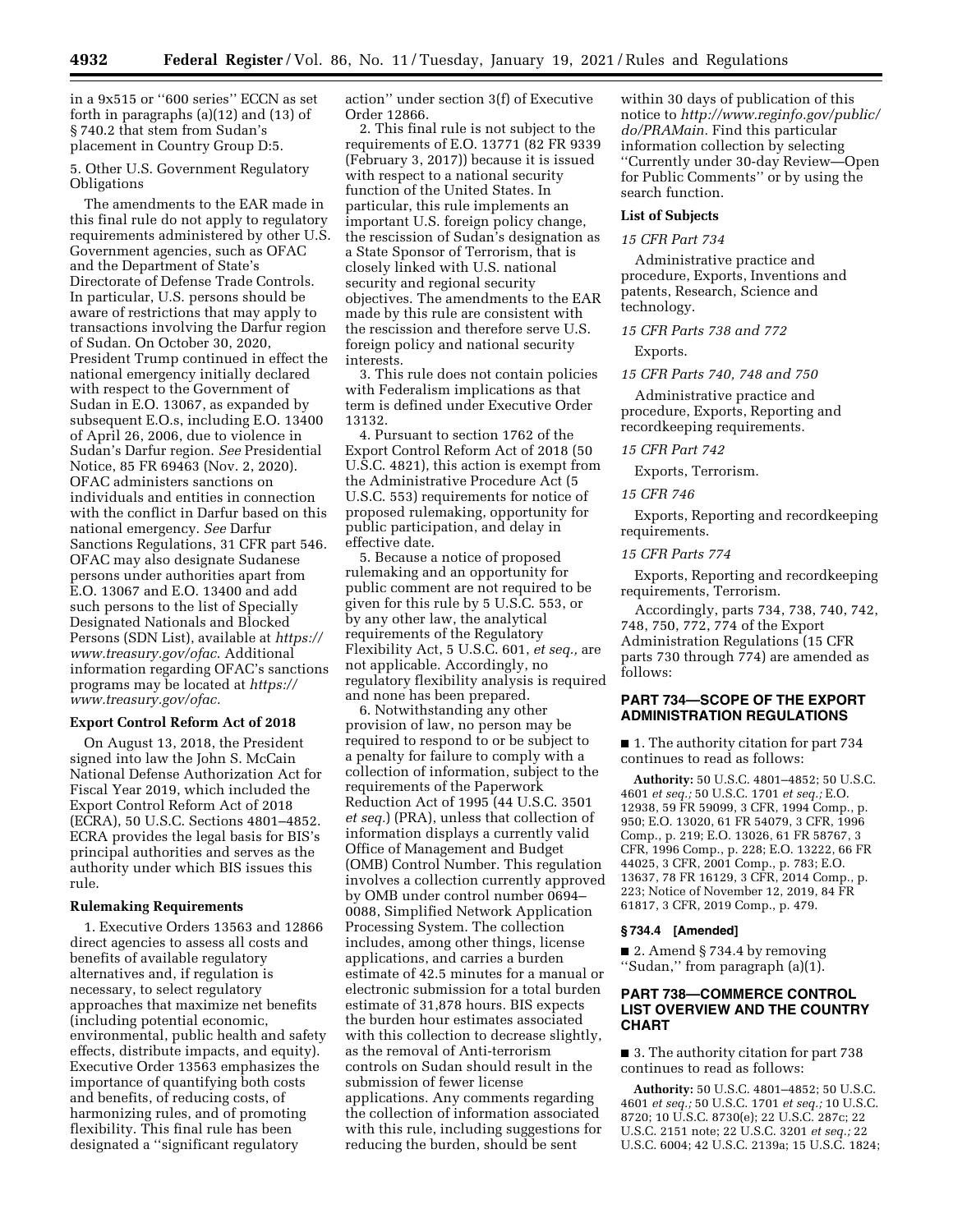50 U.S.C. 4305; 22 U.S.C. 7201 *et seq.;* 22 U.S.C. 7210; E.O. 13026, 61 FR 58767, 3 CFR, 1996 Comp., p. 228; E.O. 13222, 66 FR 44025, 3 CFR, 2001 Comp., p. 783.

### **Supplement No. 1 to Part 738 [Amended]**

■ 4. In Supplement No. 1 to part 738, the entry for "Sudan<sup>1"</sup> is amended by removing the ''X'' from Anti-Terrorism Columns 1 and 2.

### **PART 740—LICENSE EXCEPTIONS**

■ 5. The authority citation for part 740 continues to read as follows:

**Authority:** 50 U.S.C. 4801–4852; 50 U.S.C. 4601 *et seq.;* 50 U.S.C. 1701 *et seq.;* 22 U.S.C. 7201 *et seq.;* E.O. 13026, 61 FR 58767, 3 CFR, 1996 Comp., p. 228; E.O. 13222, 66 FR 44025, 3 CFR, 2001 Comp., p. 783.

■ 6. Section 740.4 is revised to read as follows:

#### **§ 740.4 Shipments to Country Group B countries (GBS).**

License Exception GBS authorizes exports and reexports to Country Group B (see Supplement No. 1 to part 740), except Sudan and Ukraine, of those commodities where the Commerce Country Chart (Supplement No. 1 to part 738 of the EAR) indicates a license requirement to the ultimate destination for national security reasons only and identified by ''GBS—Yes'' on the CCL. See § 743.1 of the EAR for reporting requirements for exports of certain commodities under License Exception GBS.

■ 7. Section 740.6 is amended by revising paragraph (a) introductory text to read as follows:

### **§ 740.6 Technology and software under restriction (TSR).**

(a) *Scope.* License Exception TSR permits exports and reexports of technology and software where the Commerce Country Chart (Supplement No. 1 to part 738 of the EAR) indicates a license requirement to the ultimate destination for national security reasons only and identified by ''TSR—Yes'' in entries on the CCL, provided the software or technology is destined to Country Group B, except Sudan and Ukraine. (See Supplement No. 1 to part 740.) A written assurance is required from the consignee before exporting or reexporting under this License Exception.

\* \* \* \* \*

## **§ 740.7 [Amended]**

■ 8. Amend § 740.7 by

■ a. Removing "Sudan," from paragraph  $(b)(2)(ii)$ ; and

■ b. Adding "Sudan," between ''Serbia,'' and ''Tajikistan,'' in paragraph  $(d)(1).$ 

### **§ 740.9 [Amended]**

■ 9. Amend § 740.9 by

■ a. Removing and reserving paragraph (a)(2);

■ b. Removing "Sudan," from paragraph (a)(9)(i); and

 $\blacksquare$  c. In paragraph (c)(2), removing the phrase '',and Sudan'' and adding ''and'' in front of ''Iran''.

#### **§ 740.16 [Amended]**

■ 10. Amend § 740.16 by removing and reserving paragraph (i).

### **§ 740.19 [Amended]**

■ 11. Amend § 740.19 by

■ a. Removing "or Sudan" from

paragraphs  $(a)$ ,  $(b)$ , and  $(c)(i)$ ;

■ b. Removing paragraph (b)(18); and

■ c. Removing and reserving paragraph (c)(iii).

■ 12. Amend Supplement No. 1 to part 740 by:

■ a. Amending the "Country Group B" table, by adding Sudan in alphabetical order.

 $\blacksquare$  b. Revising the "Country Group E<sup>1"</sup> table.

The revision reads as follows:

**Supplement No. 1 to Part 740** 

\* \* \* \* \*

## COUNTRY GROUP E 1

| Country      | [E:1]<br>Terrorist<br>supporting<br>countries <sup>2</sup> | $[E:2]$<br>Unilateral<br>embargo |
|--------------|------------------------------------------------------------|----------------------------------|
| Cuba<br>Iran |                                                            | x                                |
| Korea, North | х                                                          |                                  |
| Svria        |                                                            |                                  |

<sup>1</sup> In addition to the controls maintained by the Bureau of Industry and Security pursuant to the EAR, note that the Department of the Treasury administers:

(a) A *comprehensive embargo* against Cuba and Iran; and

(b) An *embargo against certain persons, e.g.,* Specially Designated Terrorists (SDT), Foreign Terrorist Organizations (FTO), Specially Designated Global Terrorists (SDGT), and Specially Designated Narcotics Traffickers (SDNT). Please see part 744 of the EAR for controls maintained by the Bureau of Industry

<sup>2</sup>The President made inapplicable with respect to Iraq provisions of law that apply to countries that have supported terrorism.

## **PART 742—CONTROL POLICY—CCL BASED CONTROLS**

■ 13. The authority citation for part 742 continues to read as follows:

**Authority:** 50 U.S.C. 4801–4852; 50 U.S.C. 4601 *et seq.;* 50 U.S.C. 1701 *et seq.;* 22 U.S.C.

3201 *et seq.;* 42 U.S.C. 2139a; 22 U.S.C. 7201 *et seq.;* 22 U.S.C. 7210; Sec. 1503, Pub. L. 108–11, 117 Stat. 559; E.O. 12058, 43 FR 20947, 3 CFR, 1978 Comp., p. 179; E.O. 12851, 58 FR 33181, 3 CFR, 1993 Comp., p. 608; E.O. 12938, 59 FR 59099, 3 CFR, 1994 Comp., p. 950; E.O. 13026, 61 FR 58767, 3 CFR, 1996 Comp., p. 228; E.O. 13222, 66 FR 44025, 3 CFR, 2001 Comp., p. 783; Presidential Determination 2003–23, 68 FR 26459, 3 CFR, 2004 Comp., p. 320; Notice of November 12, 2019, 84 FR 61817, 3 CFR, 2019 Comp., p. 479.

■ 14. Amend § 742.1 by revising paragraph (d) to read as follows:

#### **§ 742.1 Introduction.**

\* \* \* \* \*

(d) *Anti-terrorism Controls on Iran, North Korea, and Syria.* Commerce maintains anti-terrorism controls on Iran, North Korea, and Syria under section 6(a) of the Export Administration Act. Items controlled under section 6(a) to Iran, Syria, and North Korea are described in §§ 742.8, 742.9, 742.10, and 742.19, respectively, and in Supplement No. 2 to part 742. Commerce also maintains controls under section 6(j) of the EAA to Iran, North Korea, and Syria. Items controlled to these countries under EAA section 6(j) are also described in Supplement 2 to part 742. The Secretaries of Commerce and State are required to notify appropriate Committees of the Congress 30 days before issuing a license for an item controlled under section 6(j) to North Korea, Iran, or Syria. If you are exporting or reexporting to Iran, North Korea, or Syria, you should review part 746 of the EAR, Embargoes and Other Special Controls.

\* \* \* \* \*

### **§ 742.10 [Removed and Reserved]**

■ 15. Remove and reserve § 742.10. ■ 16. Amend Supplement No. 2 to Part

742 by:

■ a. Removing "and Sudan" from the heading;

■ b. Removing "Sudan" from paragraph (a);

■ c. Removing "Sudan," from paragraph  $(b)(1);$ 

■ d. Removing ''Sudan'' from paragraph (b)(3) introductory text;

■ e. Removing "for Sudan, items in paragraphs (c)(6) through (c)(14) and  $(c)(16)$  through  $(c)(44)$  of this

Supplement:'' from paragraph (b)(3)(ii); ■ f. Revising paragraph (c) introductory text;

■ g. Removing and reserving paragraph  $(c)(1)(iii);$ 

- h. Revising paragraphs (c)(2) and (3);
- i. Removing paragraphs (c)(10)(iii),
- $(c)(11)(iii), (c)(12)(iii), (c)(13)(iii),$
-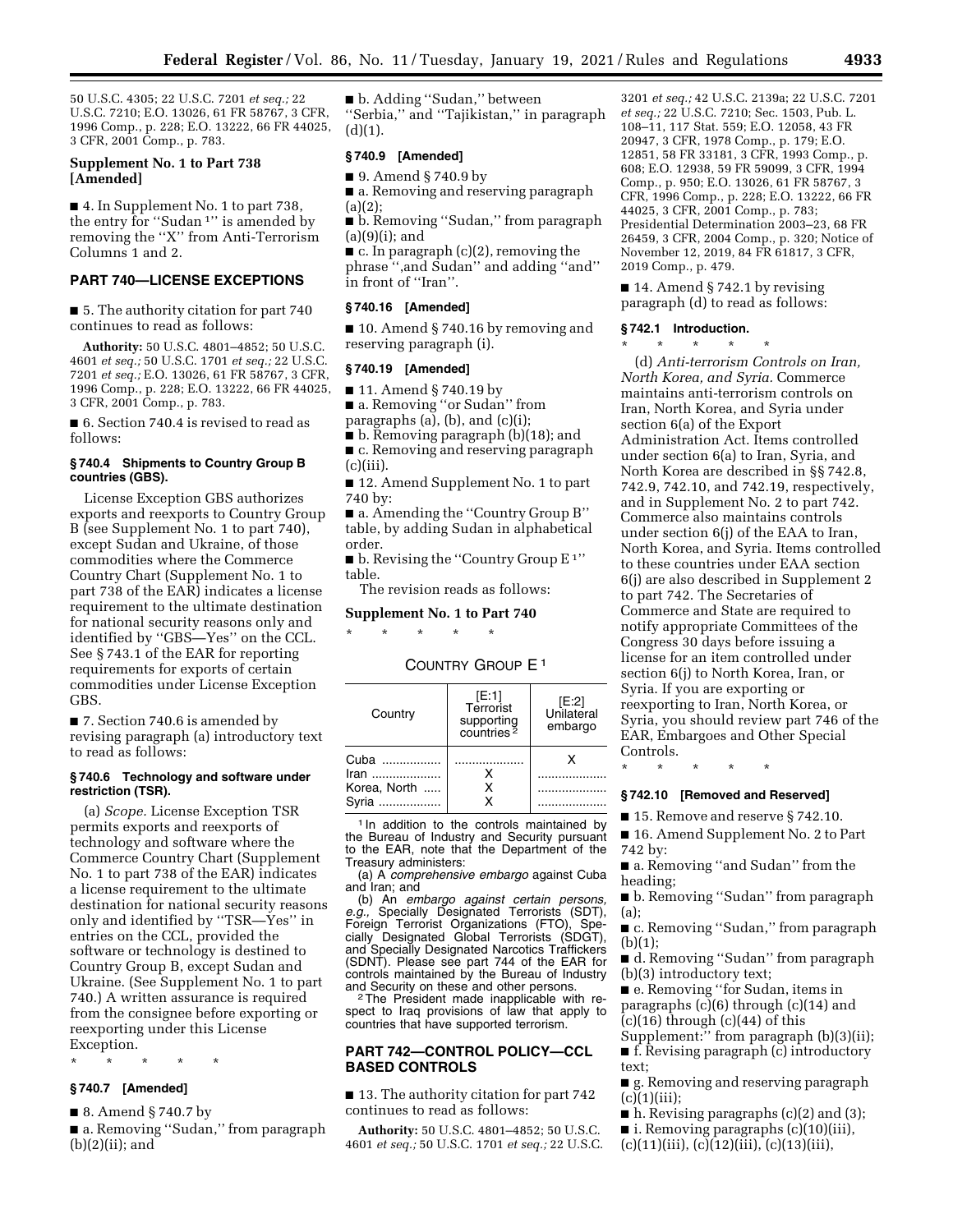$(c)(14)(iii), (c)(16)(iii), (c)(17)(iii),$ (c)(18)(iii), (c)(19)(iii), (c)(20)(ii), (c)(21)(ii), (c)(22)(iii), (c)(23)(iii),  $(c)(24)(iii)$ ,  $(c)(25)(iv)$ ,  $(c)(26)(i)(C)$ , (c)(27)(iii), (c)(28)(iii), (c)(29)(iii), (c)(30)(iii), (c)(31)(iii), (c)(32)(iii), (c)(33)(iii), (c)(34)(iii), (c)(35)(iii), (c)(36)(iii), (c)(37)(iii), (c)(38)(iii),  $(c)(39)(i)(C), (c)(40)(iii), (c)(41)(iii),$  $(c)(42)(iii), (c)(43)(iii), (c)(44)(iii),$  $(c)(46)(ii)$ ,  $(c)(47)(ii)$ , and  $(c)(48)(ii)$ .

### **Supplement No. 2 to Part 742—Anti-Terrorism Controls: North Korea and Syria**

\* \* \* \* \* (c) The license requirements and licensing policies for items controlled for anti-terrorism reasons to Syria and North Korea are generally described in §§ 742.9 and 742.19 of this part, respectively. This Supplement provides guidance on licensing policies for North Korea and Syria and related contract sanctity dates that may be available for transactions benefiting from pre-existing contracts involving Syria.

\* \* \* \* \* (2) *All items subject to chemical and biological weapons proliferation controls.* Applications for all end-users in North Korea and Syria of these items will generally be denied. See Supplement No. 1 to part 742 for contract sanctity dates for Syria.

(3) *All items subject to missile proliferation controls (MTCR).*  Applications for all end-users in North Korea and Syria will generally be denied. Contract sanctity provisions for Syria are not available.

\* \* \* \* \*

### **PART 748—APPLICATIONS (CLASSIFICATION, ADVISORY, AND LICENSE) AND DOCUMENTATION**

■ 17. The authority citation for part 748 continues to read as follows:

**Authority:** 50 U.S.C. 4801–4852; 50 U.S.C. 4601 *et seq.;* 50 U.S.C. 1701 *et seq.;* E.O. 13026, 61 FR 58767, 3 CFR, 1996 Comp., p. 228; E.O. 13222, 66 FR 44025, 3 CFR, 2001 Comp., p. 783; Notice of August 13, 2020, 85 FR 49939 (August 14, 2020).

### **Supplement No. 2 to Part 748 [Amended]**

■ 18. Amend Supplement No. 2 to part 748 by removing ''Sudan,'' from paragraph (c)(2).

#### **§ 750.4 [Amended]**

■ 19. Amend § 750.4 by removing ''Sudan,'' from paragraph (b)(6)(i).

## **PART 772—DEFINITIONS OF TERMS**

■ 20. The authority citation for part 772 continues to read as follows:

**Authority:** 50 U.S.C. 4801–4852; 50 U.S.C. 4601 *et seq.;* 50 U.S.C. 1701 *et seq.;* E.O. 13222, 66 FR 44025, 3 CFR, 2001 Comp., p. 783.

### **§ 772.1 [Amended]**

■ 21. Amend § 772.1 by ■ a. Removing "and Sudan" from ''NOTE 3'' to the definition of '''Agricultural commodities''.';

■ b. Removing "Sudan," from the definition of ''Countries supporting international terrorism.''.

■ c. Removing ''Sudan,'' from the definition of ''Medical devices''; and ■ d. Removing "Sudan," from the definition of ''Medicines.''.

### **PART 774—THE COMMERCE CONTROL LIST**

■ 22. The authority citation for part 774 continues to read as follows:

**Authority:** 50 U.S.C. 4801–4852; 50 U.S.C. 4601 *et seq.;* 50 U.S.C. 1701 *et seq.;* 10 U.S.C. 8720; 10 U.S.C. 8730(e); 22 U.S.C. 287c, 22 U.S.C. 3201 *et seq.;* 22 U.S.C. 6004; 42 U.S.C. 2139a; 15 U.S.C. 1824; 50 U.S.C. 4305; 22 U.S.C. 7201 *et seq.;* 22 U.S.C. 7210; E.O. 13026, 61 FR 58767, 3 CFR, 1996 Comp., p. 228; E.O. 13222, 66 FR 44025, 3 CFR, 2001 Comp., p. 783.

■ 23. Supplement 1 to part 774 is amended in category 1 by revising ECCN 1C350 and ECCN 1C355 to read as follows:

## **Supplement No. 1 to Part 774—The Commerce Control List**

\* \* \* \* \* Category 1—Special Materials and Related Equipment, Chemicals, ''Microorganisms,'' and ''Toxins'' \* \* \* \* \*

#### **1C350 Chemicals that may be used as precursors for toxic chemical agents (see List of Items Controlled).**

#### **License Requirements**

*Reason for Control:* CB, CW, AT.

| Control(s)                     | Country chart (see<br>Supp. No. 1 to part<br>738) |
|--------------------------------|---------------------------------------------------|
| CB applies to entire<br>entry. | CB Column 2                                       |

CW applies to 1C350 .b, and .c. The Commerce Country Chart is not designed to determine licensing requirements for items controlled for CW reasons. A license is required, for CW reasons, to export or reexport Schedule 2 chemicals and mixtures identified in 1C350.b to States not Party to the CWC (destinations not listed in Supplement No. 2 to part 745 of the EAR). A license is required, for CW reasons, to export Schedule 3 chemicals and mixtures identified in 1C350.c to States not Party to the CWC, unless an End-Use Certificate issued by the government of the importing country has been obtained by the exporter

prior to export. A license is required, for CW reasons, to reexport Schedule 3 chemicals and mixtures identified in 1C350.c from a State not Party to the CWC to any other State not Party to the CWC. (See § 742.18 of the EAR for license requirements and policies for toxic and precursor chemicals controlled for CW reasons. See § 745.2 of the EAR for End-Use Certificate requirements that apply to exports of Schedule 3 chemicals to countries not listed in Supplement No. 2 to part 745 of the EAR.)

AT applies to entire entry. The Commerce Country Chart is not designed to determine licensing requirements for items controlled for AT reasons in 1C350. A license is required, for AT reasons, to export or reexport items controlled by 1C350 to a country in Country Group E:1 of Supplement No. 1 to part 740 of the EAR. (See part 742 of the EAR for additional information on the AT controls that apply to Iran, North Korea, and Syria. See part 746 of the EAR for additional information on sanctions that apply to Iran, North Korea, and Syria.)

License Requirement Notes

1. *SAMPLE SHIPMENTS: Subject to the following requirements and restrictions, a license is not required for sample shipments when the cumulative total of these shipments does not exceed a 55-gallon container or 200 kg of a single chemical to any one consignee during a calendar year. A consignee that receives a sample shipment under this exclusion may not resell, transfer, or reexport the sample shipment, but may use the sample shipment for any other legal purpose unrelated to chemical weapons.* 

*a. Chemicals Not Eligible:* 

*A. [Reserved]* 

*B. CWC Schedule 2 chemicals (States not Party to the CWC). No CWC Schedule 2 chemical or mixture identified in 1C350.b is eligible for sample shipment to States not Party to the CWC (destinations not listed in Supplement No. 2 to part 745 of the EAR) without a license.* 

*b. Countries Not Eligible: Countries in Country Group E:1 of Supplement No. 1 to part 740 of the EAR are not eligible to receive sample shipments of any chemicals controlled by this ECCN without a license.* 

*c. Sample shipments that require an End-Use Certificate for CW reasons: No CWC Schedule 3 chemical or mixture identified in 1C350.c is eligible for sample shipment to States not Party to the CWC (destinations not listed in Supplement No. 2 to part 745 of the EAR) without a license, unless an End-Use Certificate issued by the government of the importing country is obtained by the exporter prior to export (see § 745.2 of the EAR for End-Use Certificate requirements).* 

*d. Sample shipments that require a license for reasons set forth elsewhere in the EAR: Sample shipments, as described in this Note 1, may require a license for reasons set forth elsewhere in the EAR. See, in particular, the end-use/end-user restrictions in part 744 of the EAR, and the restrictions that apply to embargoed countries in part 746 of the EAR.* 

*e. Annual report requirement. The exporter is required to submit an annual written report for shipments of samples made under this Note 1. The report must be on company letterhead stationery (titled* ''*Report of*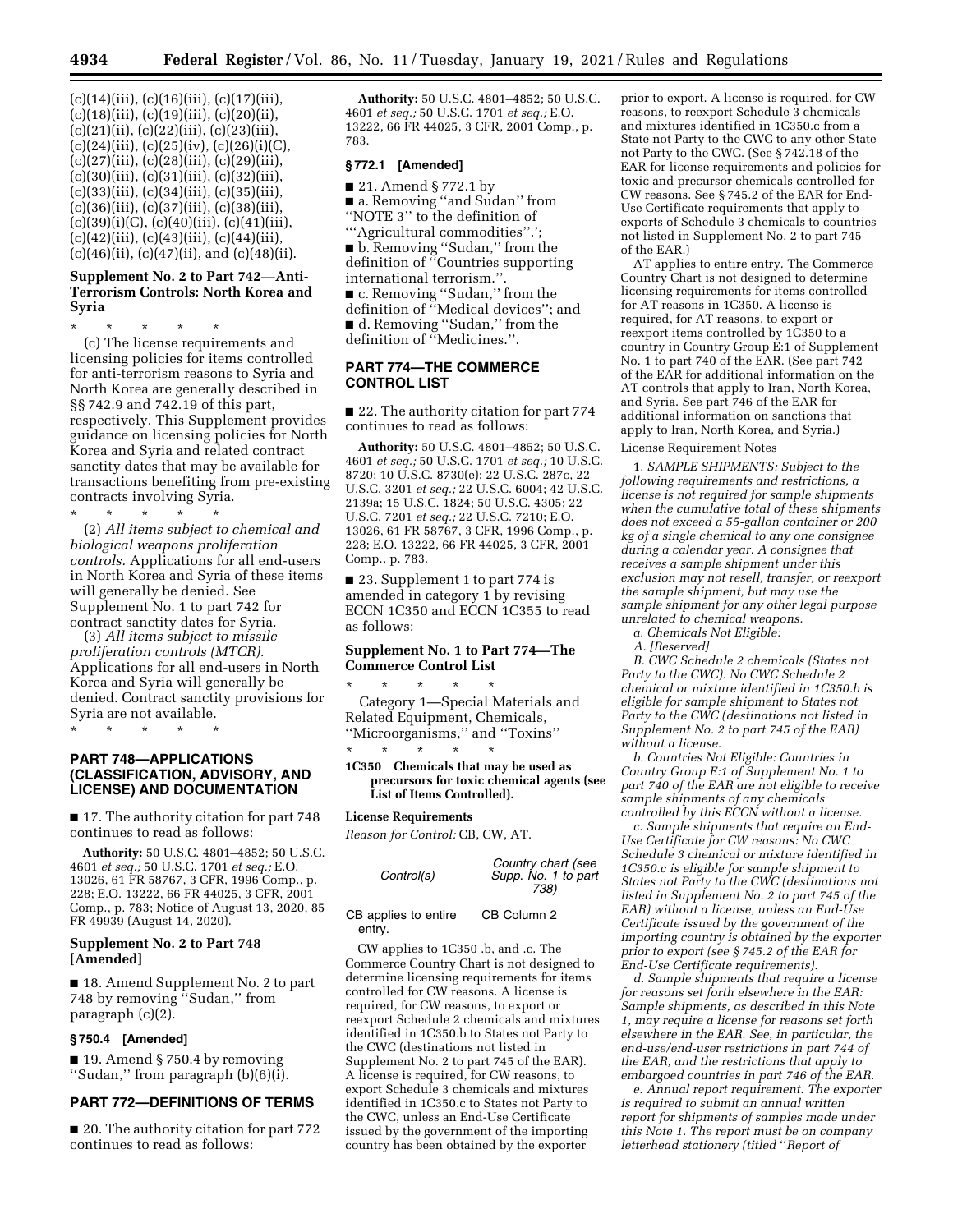*Sample Shipments of Chemical Precursors*'' *at the top of the first page) and identify the chemical(s), Chemical Abstract Service Registry (C.A.S.) number(s), quantity(ies), the ultimate consignee's name and address, and the date of export for all sample shipments that were made during the previous calendar year. The report must be submitted no later than February 28 of the year following the calendar year in which the sample shipments were made, to: U.S. Department of Commerce, Bureau of Industry and Security, 14th Street and Pennsylvania Ave., NW, Room 2099B, Washington, DC 20230, Attn:*  ''*Report of Sample Shipments of Chemical Precursors.*''

*2. MIXTURES:* 

*a. Mixtures that contain precursor chemicals identified in ECCN 1C350, in concentrations that are below the levels indicated in 1C350.b through .d, are controlled by ECCN 1C395 or 1C995 and are subject to the licensing requirements specified in those ECCNs.* 

*b. A license is not required under this ECCN for a mixture, when the controlled chemical in the mixture is a normal ingredient in consumer goods packaged for retail sale for personal use. Such consumer goods are designated EAR99. However, a license may be required for reasons set forth elsewhere in the EAR.* 

**Note to Mixtures:** *Calculation of concentrations of AG-controlled chemicals: a. Exclusion. No chemical may be added to the mixture (solution) for the sole purpose of circumventing the Export Administration Regulations;* 

*b. Percent Weight Calculation. When calculating the percentage, by weight, of ingredients in a chemical mixture, include all ingredients of the mixture, including those that act as solvents.* 

*3. COMPOUNDS. Compounds created with any chemicals identified in this ECCN 1C350 may be shipped NLR (No License Required), without obtaining an End-Use Certificate, unless those compounds are also identified in this entry or require a license for reasons set forth elsewhere in the EAR.* 

*4. TESTING KITS: Certain medical, analytical, diagnostic, and food testing kits containing small quantities of chemicals identified in this ECCN 1C350, are excluded from the scope of this ECCN and are controlled under ECCN 1C395 or 1C995. (Note that replacement reagents for such kits are controlled by this ECCN 1C350 if the reagents contain one or more of the precursor chemicals identified in 1C350 in concentrations equal to or greater than the control levels for mixtures indicated in 1C350.)* 

#### **Technical Notes:**

*1. For purposes of this entry, a* ''*mixture*'' *is defined as a solid, liquid or gaseous product made up of two or more ingredients that do not react together under normal storage conditions.* 

*2. The scope of this control applicable to Hydrogen Fluoride (see 1C350.d.14 in the List of Items Controlled) includes its liquid, gaseous, and aqueous phases, and hydrates.* 

*3. Precursor chemicals in ECCN 1C350 are listed by name, Chemical Abstract Service (CAS) number and CWC Schedule (where* 

*applicable). Precursor chemicals of the same structural formula (e.g., hydrates) are controlled by ECCN 1C350, regardless of name or CAS number. CAS numbers are shown to assist in identifying whether a particular precursor chemical or mixture is controlled under ECCN 1C350, irrespective of nomenclature. However, CAS numbers cannot be used as unique identifiers in all situations because some forms of the listed precursor chemical have different CAS numbers, and mixtures containing a precursor chemical listed in ECCN 1C350 may also have different CAS numbers.* 

### **List Based License Exceptions (See Part 740 for a description of all license exceptions)**  *LVS:* N/A

*GBS:* N/A

### **List of Items Controlled**

*Related Controls:* See USML Category XIV(c) for related chemicals ''subject to the ITAR'' (see 22 CFR parts 120 through 130).

*Related Definitions:* See § 770.2(k) of the EAR for synonyms for the chemicals listed in this entry. Items:

a. [Reserved]

b. Australia Group-controlled precursor

chemicals also identified as Schedule 2 chemicals under the CWC, as follows, and mixtures in which at least one of the following chemicals constitutes 30 percent or more of the weight of the mixture:

b.1. (C.A.S. #7784–34–1) Arsenic

- trichloride;
- b.2. (C.A.S. #76–93–7) Benzilic acid;
- b.3. (C.A.S. #78–38–6) Diethyl
- ethylphosphonate;
- b.4. (C.A.S. #683–08–9) Diethyl methylphosphonate;
- b.5. (C.A.S. #15715–41–0) Diethyl methylphosphonite;
- b.6. (C.A.S. #2404–03–7) Diethyl-N,Ndimethylphosphoroamidate;
- b.7. (C.A.S. #41480–75–5) N,N-
- Diisopropylaminoethanethiol hydrochloride; b.8. (C.A.S. #5842–07–9) N,N-Diisopropylbeta-aminoethane thiol;
- b.9. (C.A.S. #96–80–0) N,N-Diisopropylbeta-aminoethanol;
- b.10. (C.A.S. #96–79–7), N,N-Diisopropylbeta-aminoethyl chloride;

b.11. (C.A.S. #4261–68–1) N,N-

- Diisopropyl-beta-aminoethyl chloride hydrochloride;
- b.12. (C.A.S. #6163–75–3) Dimethyl ethylphosphonate;
- b.13. (C.A.S. #756–79–6) Dimethyl methylphosphonate;
- b.14. (C.A.S. #677–43–0) N,Ndimethylamino-phosphoryl dichloride;
- b.15. (C.A.S. #1498–40–4) Ethyl phosphonous dichloride [Ethyl phosphinyl dichloride];
- b.16. (C.A.S. #430–78–4) Ethyl phosphonus difluoride [Ethyl phosphinyl difluoride];
- b.17. (C.A.S. #1066–50–8) Ethyl phosphonyl dichloride;
- b.18. (C.A.S. #993–13–5)
- Methylphosphonic acid;
	- b.19. (C.A.S. #676–98–2)
- Methylphosphonothioic dichloride. b.20. (C.A.S. #464–07–3) Pinacolyl alcohol; b.21. (C.A.S. #1619–34–7) 3-Quinuclidinol;

b.22. (C.A.S. #111–48–8) Thiodiglycol. c. Australia Group-controlled precursor chemicals also identified as Schedule 3 chemicals under the CWC, as follows, and mixtures in which at least one of the following chemicals constitutes 30 percent or more of the weight of the mixture:

c.1. (C.A.S. #762–04–9) Diethyl phosphite; c.2. (C.A.S. #868–85–9) Dimethyl

phosphite (dimethyl hydrogen phosphite); c.3. (C.A.S. #139–87–7)

- Ethyldiethanolamine;
- c.4. (C.A.S. #10025–87–3) Phosphorus oxychloride;
- c.5. (C.A.S. #10026–13–8) Phosphorus pentachloride;
- c.6. (C.A.S. #7719–12–2) Phosphorus trichloride;
- c.7. (C.A.S. #10545–99–0) Sulfur dichloride;
- c.8. (C.A.S. #10025–67–9) Sulfur monochloride;
- c.9. (C.A.S. #7719–09–7) Thionyl chloride; c.10. (C.A.S. #102–71–6) Triethanolamine;
- c.11. (C.A.S. #122–52–1) Triethyl
- phosphite;
- c.12. (C.A.S. #121–45–9) Trimethyl phosphite.
- d. Other Australia Group-controlled precursor chemicals not also identified as Schedule 1, 2, or 3 chemicals under the CWC, as follows, and mixtures in which at
- least one of the following chemicals
- constitutes 30 percent or more of the weight of the mixture:
- d.1. (C.A.S. #1341–49–7) Ammonium hydrogen fluoride;
- d.2. (C.A.S. #107–07–3) 2-Chloroethanol;
- d.3. (C.A.S. #109–89–7) Diethylamine;
- d.4. (C.A.S. #100–37–8) N,N-
- Diethylaminoethanol;
- d.5. (C.A.S. #589–57–1) Diethyl
- chlorophosphite;
- d.6. (C.A.S. #298–06–6) O,O-Diethyl
- phosphorodithioate; d.7. (C.A.S. #2465–65–8) O,O-Diethyl
- phosphorothioate;
	- d.8. (C.A.S. #108–18–9) Di-isopropylamine;
	- d.9. (C.A.S. #124–40–3) Dimethylamine;
- d.10. (C.A.S. #506–59–2) Dimethylamine hydrochloride;
- d.11. (C.A.S. #762–77–6) Ethyl
- chlorofluorophosphate;
- d.12. (C.A.S. #1498–51–7) Ethyl
- dichlorophosphate;
- d.13. (C.A.S. #460–52–6) Ethyl difluorophosphate;
- d.14. (C.A.S. #7664–39–3) Hydrogen
- fluoride;
- d.15. (C.A.S. #3554–74–3) 3-Hydroxyl-1 methylpiperidine;
- d.16. (C.A.S. #76–89–1) Methyl benzilate;
- d.17. (C.A.S. #754–01–8) Methyl
- chlorofluorophosphate;
- d.18. (C.A.S. #677–24–7) Methyl dichlorophosphate;
- d.19. (C.A.S. #22382–13–4) Methyl difluorophosphate;
- d.20. (C.A.S. #14277–06–6) N,N
- Diethylacetamidine; d.21. (C.A.S. #53510–30–8) N,N-
- Diethylbutanamidine;
- d.22. (C.A.S. #90324–67–7) N,N-Diethylformamidine;
- d.23. (C.A.S. #1342789–47–2) N,N
- Diethylisobutanamidine;